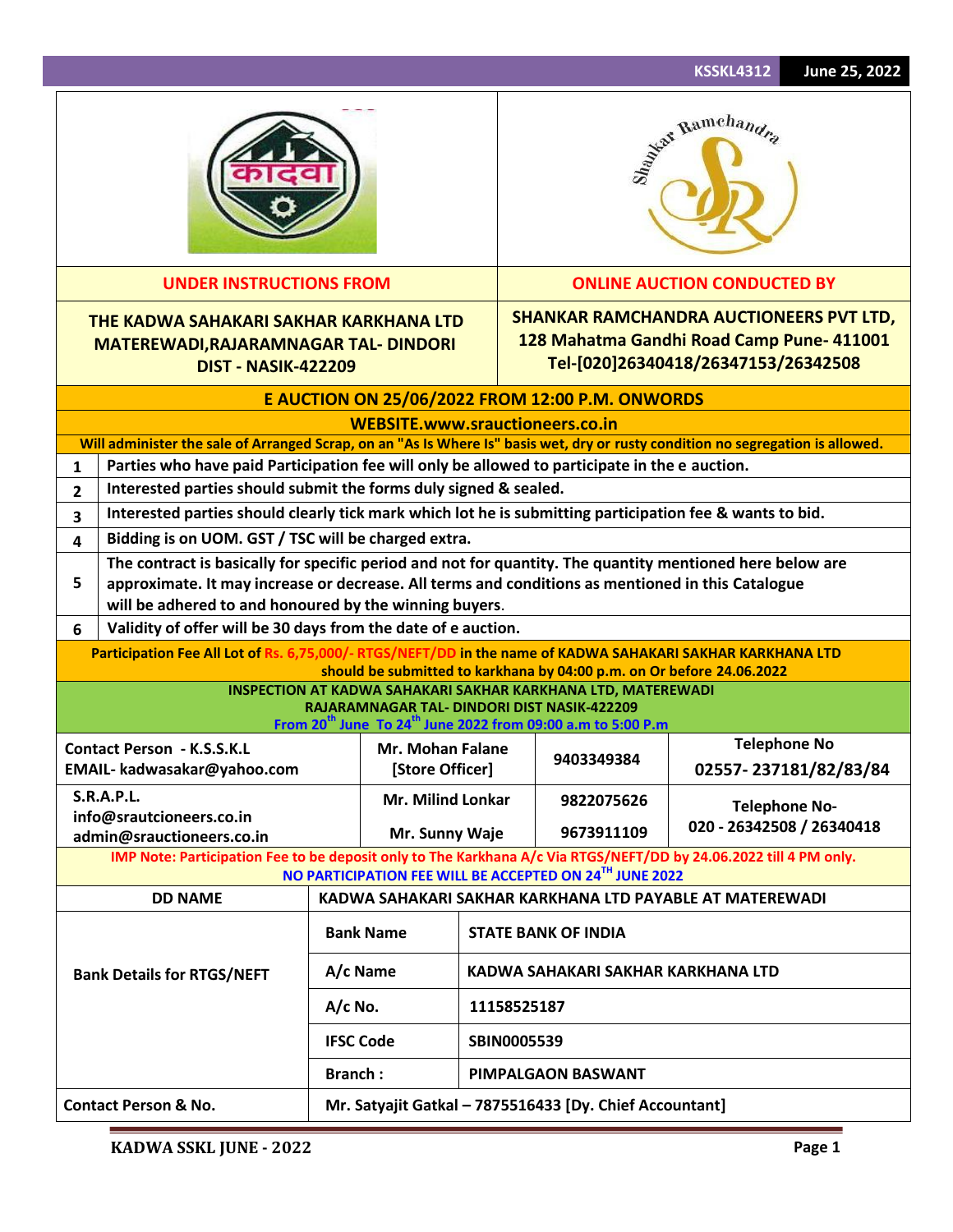|                         | THE KADWA SAHAKARI SAKHAR KARKHANA LTD<br><b>MATEREWADI, RAJARAMNAGAR TAL- DINDORI</b><br><b>DIST NASIK - 422209</b> | <b>SHANKAR RAMCHANDRA AUCTIONEERS PVT LTD,</b><br>128 Mahatma Gandhi Road Camp Pune - 411001<br>Tel - [020]26340418/26347153/26342508 |                           |                 |                 |                                    |  |  |
|-------------------------|----------------------------------------------------------------------------------------------------------------------|---------------------------------------------------------------------------------------------------------------------------------------|---------------------------|-----------------|-----------------|------------------------------------|--|--|
|                         | <b>AUCTION START TIME : - 12:00 P.M.</b>                                                                             |                                                                                                                                       |                           |                 |                 |                                    |  |  |
| <b>LOT</b><br><b>NO</b> | <b>DESCRIPTION OF MATERIAL</b>                                                                                       | <b>APPROX</b><br><b>QTY</b>                                                                                                           | <b>BID</b><br><b>TYPE</b> | <b>GST</b><br>% | <b>TCS</b><br>% | <b>PARTICIPATION</b><br><b>FEE</b> |  |  |
| 1                       | <b>SCRAP M S HEAVY &amp; LIGHT</b><br>[PIPES, CHANNELS, SHEETS, BAR, PLATES ETC]                                     | 50<br>MT                                                                                                                              | <b>PMT</b>                | 18              | 1               | Rs. 1,00,000/-                     |  |  |
| $\overline{2}$          | <b>SCRAP ELECTRIC MOTOR [PUMP]</b>                                                                                   | 1<br>LOT                                                                                                                              | <b>LOT</b>                | 18              | $\mathbf{1}$    | Rs. 10,000/-                       |  |  |
| $\overline{\mathbf{3}}$ | <b>SCRAP MACHINERY SPARES</b><br>[GEAR BOX, PUMP SPARES, PULLY, AIR COMPRESSOR,<br><b>MACHINERY SPARES ETC]</b>      | 5<br><b>MT</b>                                                                                                                        | <b>PMT</b>                | 18              | $\mathbf{1}$    | Rs. 20,000/-                       |  |  |
| 4                       | SCRP C I [PIPE, CROSS, WIGHING SCALE ETC]                                                                            | 4<br>МT                                                                                                                               | <b>PMT</b>                | 18              | 1               | Rs. 25,000/-                       |  |  |
| 5                       | <b>SCRAP BALL BEARING</b>                                                                                            | $\mathbf{1}$<br>MT                                                                                                                    | <b>PMT</b>                | 18              | $\mathbf{1}$    | Rs. 5,000/-                        |  |  |
| 6                       | <b>SCRAP S S SCREEN</b>                                                                                              | 0.550<br><b>MT</b>                                                                                                                    | <b>PMT</b>                | 18              | 1               | Rs. 10,000/-                       |  |  |
| $\overline{7}$          | <b>SCRAP BRASS SCREEN</b>                                                                                            | 0.120<br><b>MT</b>                                                                                                                    | <b>PMT</b>                | 18              | 1               | Rs. 10,000/-                       |  |  |
| 8                       | <b>SCRAP BULLOCK CART TUBES</b>                                                                                      | $\mathbf{1}$<br><b>MT</b>                                                                                                             | <b>PMT</b>                | 28              | $\mathbf{1}$    | Rs. 10,000/-                       |  |  |
| 9                       | SCRAP BULLOCK CART TYRE [8X19, 9X16, 1000X20]                                                                        | 200<br>NOS.                                                                                                                           | PER NOS.                  | 28              | 1               | Rs. 10,000/-                       |  |  |
| 10                      | SCRAP M S WHEEL DISC [8X19, 9X16, 1000X20]                                                                           | 5.5<br>МT                                                                                                                             | <b>PMT</b>                | 18              | 1               | Rs. 25,000/-                       |  |  |
| 11                      | SCRAP AXLES & HUB OF BULLOCK CART [8X19, 9X16, 1000X20]                                                              | 1.5<br>MT                                                                                                                             | <b>PMT</b>                | 18              | $\mathbf{1}$    | Rs. 10,000/-                       |  |  |
| $12 \overline{ }$       | <b>SCRAP NICKEL SCREEN</b>                                                                                           | 0.250<br>MT                                                                                                                           | <b>PMT</b>                | 18              | $\mathbf{1}$    | Rs. 20,000/-                       |  |  |
| 13                      | <b>SCRAP BRASS TUBE</b>                                                                                              | 6<br><b>MT</b>                                                                                                                        | <b>PMT</b>                | 18              | 1               | Rs. 3,00,000/-                     |  |  |
| 14                      | <b>SCRAP S S MACHINERY SPARES</b>                                                                                    | 0.200<br>МT                                                                                                                           | <b>PMT</b>                | 18              | $\mathbf{1}$    | Rs. 10,000/-                       |  |  |
| 15                      | <b>SCRAP MILL ROLLER</b>                                                                                             | 6<br>МT                                                                                                                               | <b>PMT</b>                | 18              | $\mathbf{1}$    | Rs. 1,00,000/-                     |  |  |
| 16                      | <b>SCRAP BAMBOO</b>                                                                                                  | $\mathbf{1}$<br>LOT                                                                                                                   | LOT                       | 18              | 1               | Rs. 5,000/-                        |  |  |

**17 SCRAP TARPOLIN PEACES 17 5 17 17 17** 

**MT PMT <sup>18</sup> <sup>1</sup> Rs. 5,000/-**

**UNDER INSTRUCTIONS FROM ONLINE AUCTION CONDUCTED BY**

## **SHANKAR RAMCHANDRA AUCTIONEERS PVT LTD, 128 Mahatma Gandhi Road Camp Pune - 411001**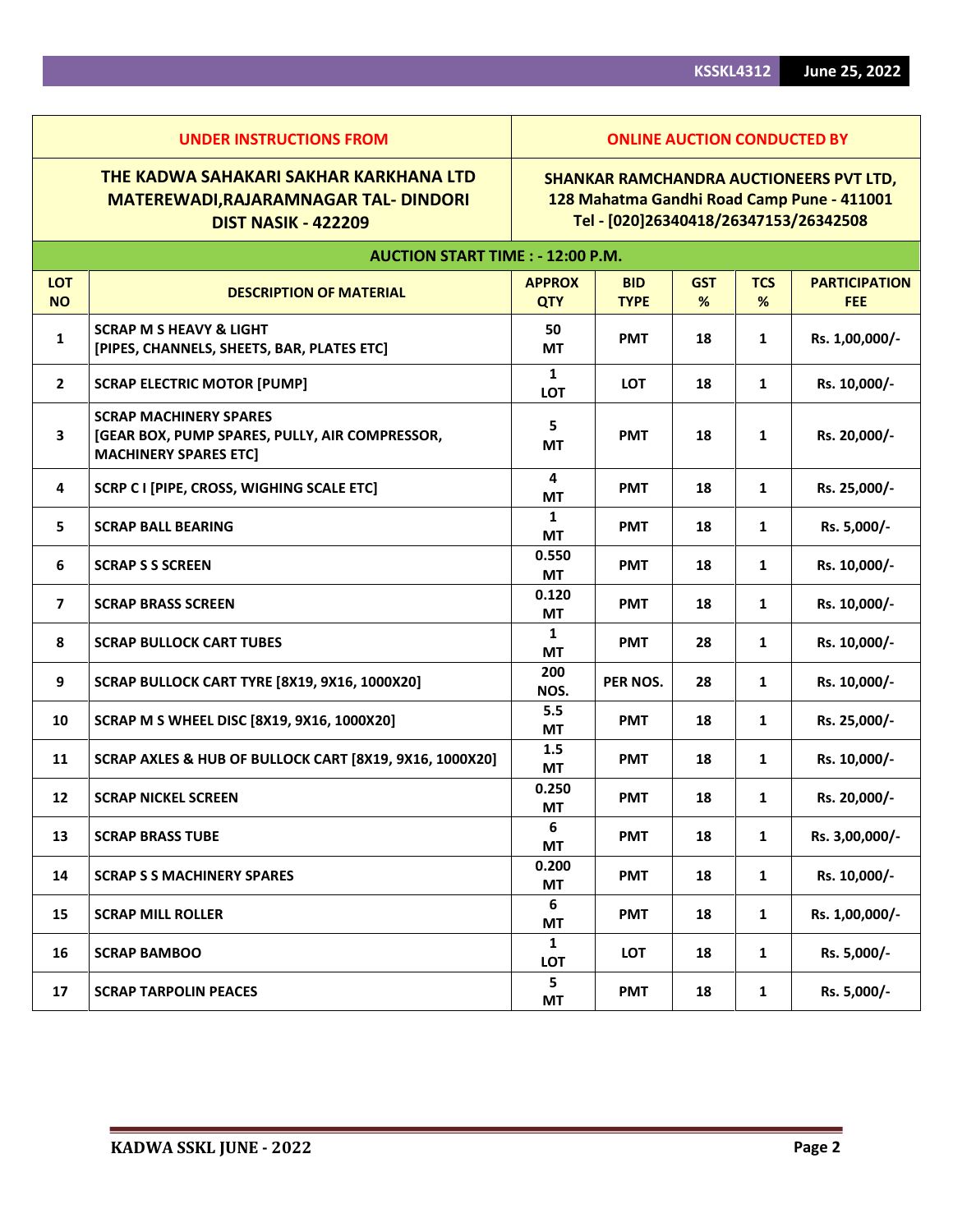|                 | <b>IMPORTANT NOTE</b>                                                                                                                                                                                                                                                                        |
|-----------------|----------------------------------------------------------------------------------------------------------------------------------------------------------------------------------------------------------------------------------------------------------------------------------------------|
| $\mathbf{1}$    | All Parties Registering for e auction will have to submit their Pan Card. Xerox copy should be given.                                                                                                                                                                                        |
| $\overline{2}$  | All delivery of the material as published will be given.                                                                                                                                                                                                                                     |
| 3               | All deliveries should be taken, after paying the 75% balance payment. All delivery of the material will begiven on "AS IS<br><b>WHERE IS BASIS" &amp; on "NO COMPLAINT BASIS".</b>                                                                                                           |
| $\overline{4}$  | Successful Bidder will have to bear All Taxes GST/TCS as applicable & all charges of delivery.                                                                                                                                                                                               |
| 5               | Delivery of the material to be taken within 30 working days from the date of balance payment.                                                                                                                                                                                                |
| 6               | All material will be sold on approx weight/no, at the time of delivery the exact weight /no. will be takenas final & the<br>successful bidder will have to take delivery accordingly.                                                                                                        |
| $\overline{7}$  | While taking delivery any damage is done to the property of the karkhana the successful bidder will haveto bear the expenses.                                                                                                                                                                |
| 8               | If the delivery of the material is not taken as per the period of delivery the following will be done(a) EMD Will Be forfeited (b)<br>The material will be sold to a another party & whatever difference in rate & the charges for sell will be bone by the bidder.                          |
| 9               | Delivery of material will be given from the respective Karkhana Officer as per his instructions. Delivery of the material will<br>not be given on Weekly Off (Sunday) & Public Holidays only during working hours & Time.                                                                    |
| 10              | If Delivery is not taken as per delivery period the Karkhana & Auctioneer will not be responsible for anyloss in weight/no &<br>condition of the material the successful bidder will be responsible.                                                                                         |
| 11              | During the time of delivery if any loss of to the labours/driver of the successful bidder takes place theKarkhana/Auctioneer will<br>not be responsible. The successful bidder will be responsible for all the compensation etc.                                                             |
| 12 <sup>2</sup> | The Karkhana & Auctioneer without given any reason will accept or reject the material. All rights arereserved with the<br>Karkhana.                                                                                                                                                          |
| 13              | The Successful Bidder will have to make his own arrangement of dismantling /Loading of the material athis own cost. Any<br>injuries which occur at the time of dismantling of material to the workers of successfulbidder the Karkhana & Auctioneer will<br>not be responsible for the same. |
| 14              | All the Delivery of the material will be given to ground level only.                                                                                                                                                                                                                         |
| 15              | EMD 25% upto Rs. 1,00,000/- & 10% on the remaining sale Amount. EMD to be paid. If EMD is notparticipation fee<br>will forfeited.                                                                                                                                                            |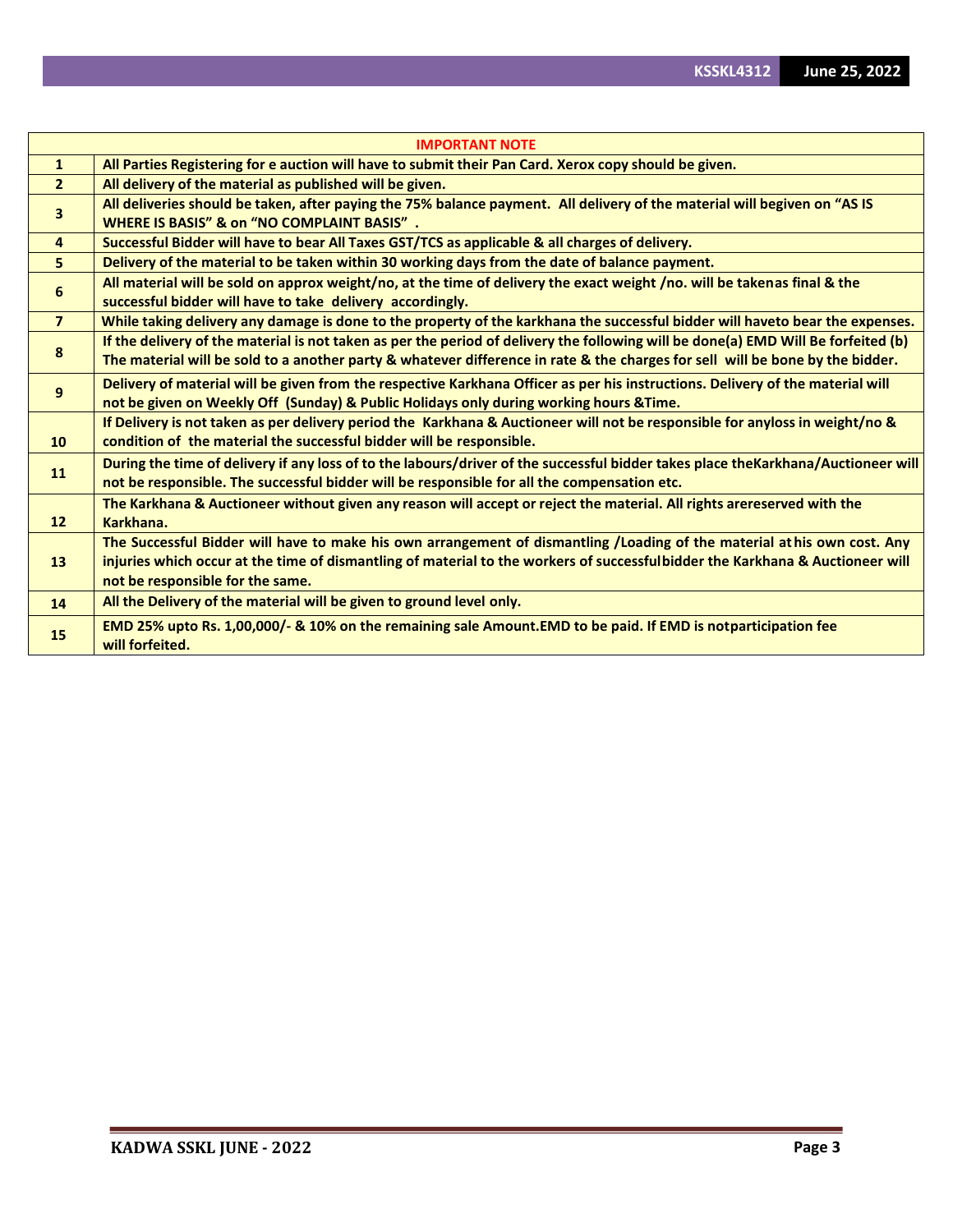|                                                                                                        | <b>BIDDER REGISTRATION FORM</b>                                                       |  |  |  |  |                     |  |  |  |  |  |
|--------------------------------------------------------------------------------------------------------|---------------------------------------------------------------------------------------|--|--|--|--|---------------------|--|--|--|--|--|
| DATE:                                                                                                  |                                                                                       |  |  |  |  |                     |  |  |  |  |  |
| <b>NAME OF THE FIRM:</b>                                                                               |                                                                                       |  |  |  |  |                     |  |  |  |  |  |
| <b>ADDRESS:</b>                                                                                        |                                                                                       |  |  |  |  |                     |  |  |  |  |  |
| <b>CONTACT No.</b>                                                                                     |                                                                                       |  |  |  |  |                     |  |  |  |  |  |
| <b>LAND LINE WITH STD</b><br><b>CODE</b>                                                               |                                                                                       |  |  |  |  |                     |  |  |  |  |  |
| <b>EMAIL ID:</b>                                                                                       |                                                                                       |  |  |  |  |                     |  |  |  |  |  |
| <b>GST NO:</b>                                                                                         |                                                                                       |  |  |  |  |                     |  |  |  |  |  |
| <b>PAN NO:</b>                                                                                         |                                                                                       |  |  |  |  |                     |  |  |  |  |  |
|                                                                                                        | PLEASE ENCLOSE XEROX COPY OF GST CERTRIFICATE & PAN CARD                              |  |  |  |  |                     |  |  |  |  |  |
|                                                                                                        |                                                                                       |  |  |  |  | <b>BANK DETAILS</b> |  |  |  |  |  |
| <b>BANK NAME</b>                                                                                       |                                                                                       |  |  |  |  |                     |  |  |  |  |  |
| <b>ACCOUNT NAME</b>                                                                                    |                                                                                       |  |  |  |  |                     |  |  |  |  |  |
| <b>ACCOUNT NO:</b>                                                                                     |                                                                                       |  |  |  |  |                     |  |  |  |  |  |
| <b>IFSC CODE:</b>                                                                                      |                                                                                       |  |  |  |  |                     |  |  |  |  |  |
| <b>BRANCH NAME:</b>                                                                                    |                                                                                       |  |  |  |  |                     |  |  |  |  |  |
| <b>HAZARDOUS WASTE</b><br><b>CERTIFICATE:</b>                                                          | <b>BURNT OIL</b><br>$\Box$<br>E-WASTE<br>$\Box$<br><b>LEAD ACID BATTERY</b><br>$\Box$ |  |  |  |  |                     |  |  |  |  |  |
| PLEASE ENCLOSE XEROX COPY OF PASSBOOK & CONSENT THE ABOVE                                              |                                                                                       |  |  |  |  |                     |  |  |  |  |  |
| <b>NAME OF THE PERSON</b><br>THE BIDDING ON BEHALF<br>OF THE FIRM/COMPANY:<br><b>&amp; DESIGNATION</b> |                                                                                       |  |  |  |  |                     |  |  |  |  |  |
| <b>SIGNATURE &amp; SEAL</b>                                                                            |                                                                                       |  |  |  |  |                     |  |  |  |  |  |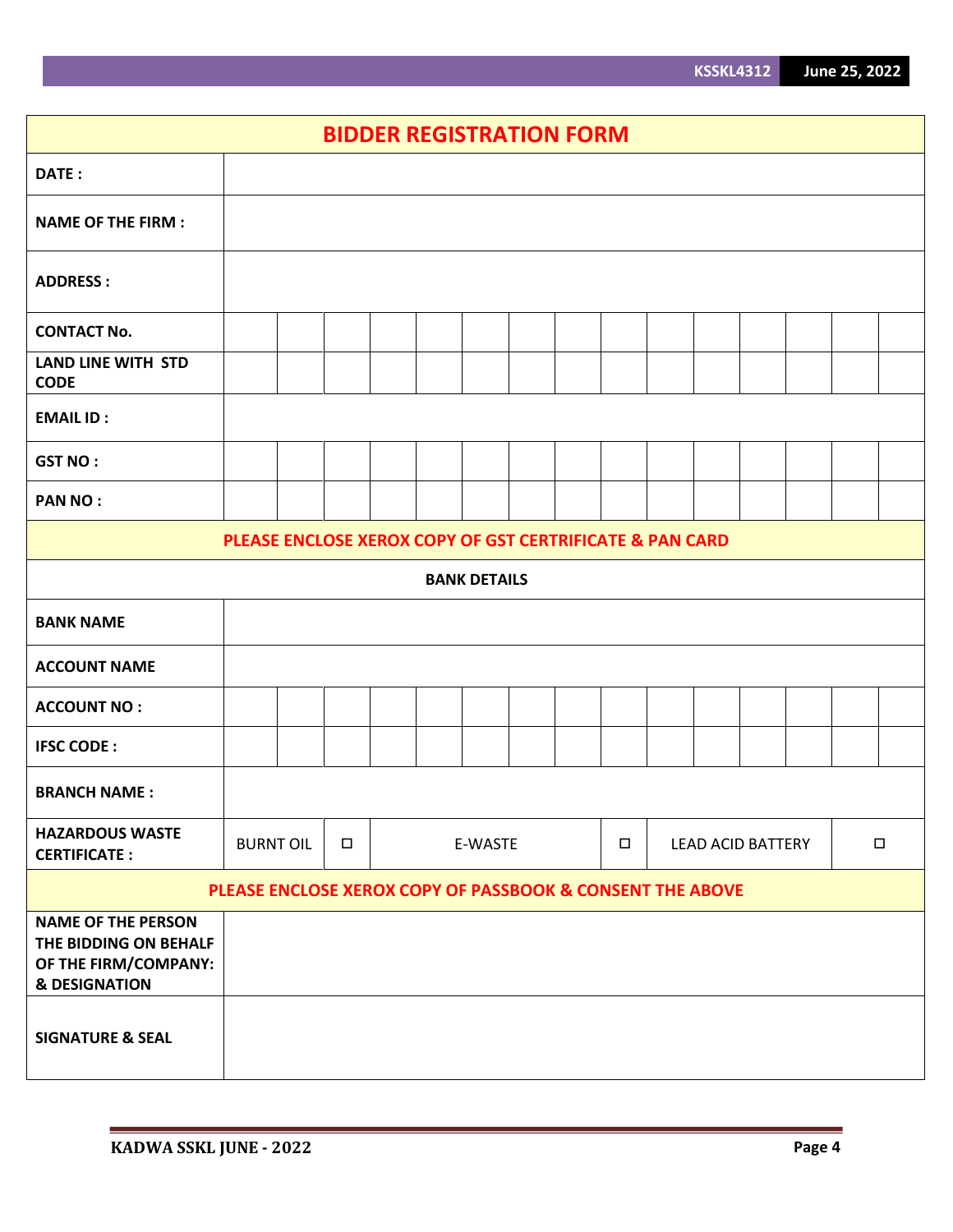|                                                                                                                                                                                                                                                                                                                                                                                                                                                                       |                                    |                                 |  |         | <b>BIDDER PARTICIPATION DETAILS</b>                                  |                                  |         |                                    |                                 |
|-----------------------------------------------------------------------------------------------------------------------------------------------------------------------------------------------------------------------------------------------------------------------------------------------------------------------------------------------------------------------------------------------------------------------------------------------------------------------|------------------------------------|---------------------------------|--|---------|----------------------------------------------------------------------|----------------------------------|---------|------------------------------------|---------------------------------|
| <b>NAME OF THE FIRM/COMPANY:</b>                                                                                                                                                                                                                                                                                                                                                                                                                                      |                                    |                                 |  |         |                                                                      |                                  |         |                                    |                                 |
|                                                                                                                                                                                                                                                                                                                                                                                                                                                                       | UTR / DD NO & DATE:                |                                 |  |         |                                                                      |                                  |         |                                    |                                 |
| <b>AMOUNT Rs.</b>                                                                                                                                                                                                                                                                                                                                                                                                                                                     |                                    |                                 |  |         |                                                                      |                                  |         |                                    |                                 |
| <b>BANK NAME:</b>                                                                                                                                                                                                                                                                                                                                                                                                                                                     |                                    |                                 |  |         |                                                                      |                                  |         |                                    |                                 |
|                                                                                                                                                                                                                                                                                                                                                                                                                                                                       |                                    |                                 |  |         | BIDDER WILL BE ISSUED SINGLE LOGIN & PASSORD FOR THE REGISTERED LOTS |                                  |         |                                    |                                 |
|                                                                                                                                                                                                                                                                                                                                                                                                                                                                       | <b>IMPORTANT NOTE:</b>             |                                 |  |         | 1] BIDDERS ARE REQUESTED TO GIVE THEIR PAN NO. AND GST NO.           |                                  |         |                                    |                                 |
|                                                                                                                                                                                                                                                                                                                                                                                                                                                                       |                                    |                                 |  |         | SELECT LOT/S FOR BIDDING V                                           |                                  |         |                                    |                                 |
| LOT NO.                                                                                                                                                                                                                                                                                                                                                                                                                                                               | <b>PARTICIPATION</b><br><b>FEE</b> | <b>SELECTION</b><br>$\mathbf v$ |  | LOT NO. | <b>PARTICIPATION</b><br><b>FEE</b>                                   | <b>SELECTION</b><br>$\mathbf{V}$ | LOT NO. | <b>PARTICIPATION</b><br><b>FEE</b> | <b>SELECTION</b><br>$\mathbf v$ |
|                                                                                                                                                                                                                                                                                                                                                                                                                                                                       |                                    | $\Box$                          |  |         |                                                                      | $\Box$                           |         |                                    | $\Box$                          |
|                                                                                                                                                                                                                                                                                                                                                                                                                                                                       |                                    | $\Box$                          |  |         |                                                                      | $\Box$                           |         |                                    | $\Box$                          |
|                                                                                                                                                                                                                                                                                                                                                                                                                                                                       |                                    | □                               |  |         |                                                                      | $\Box$                           |         |                                    | $\Box$                          |
|                                                                                                                                                                                                                                                                                                                                                                                                                                                                       |                                    | $\Box$                          |  |         |                                                                      | $\Box$                           |         |                                    | $\Box$                          |
|                                                                                                                                                                                                                                                                                                                                                                                                                                                                       |                                    | $\Box$                          |  |         |                                                                      | $\Box$                           |         |                                    | $\Box$                          |
|                                                                                                                                                                                                                                                                                                                                                                                                                                                                       |                                    | $\Box$                          |  |         |                                                                      | □                                |         |                                    | $\Box$                          |
|                                                                                                                                                                                                                                                                                                                                                                                                                                                                       |                                    | $\Box$                          |  |         |                                                                      | $\Box$                           |         |                                    | $\Box$                          |
|                                                                                                                                                                                                                                                                                                                                                                                                                                                                       |                                    | $\Box$                          |  |         |                                                                      | $\Box$                           |         |                                    | $\Box$                          |
|                                                                                                                                                                                                                                                                                                                                                                                                                                                                       |                                    | $\Box$                          |  |         |                                                                      | $\Box$                           |         |                                    | $\Box$                          |
|                                                                                                                                                                                                                                                                                                                                                                                                                                                                       |                                    | □                               |  |         |                                                                      | □                                |         |                                    | □                               |
|                                                                                                                                                                                                                                                                                                                                                                                                                                                                       |                                    | $\Box$                          |  |         |                                                                      | $\Box$                           |         |                                    | □                               |
|                                                                                                                                                                                                                                                                                                                                                                                                                                                                       |                                    | $\Box$                          |  |         |                                                                      | $\Box$                           |         |                                    | $\Box$                          |
|                                                                                                                                                                                                                                                                                                                                                                                                                                                                       |                                    | $\Box$                          |  |         |                                                                      | $\Box$                           |         |                                    | $\Box$                          |
| This participation fee is refundable without any interest, however would not be adjusted as part/ full portion of Earnest<br>Money Deposit in cases where the Bidder's bid is accepted by the Seller and then the bidder becomes the Buyer. For<br>Selected lot/lots EMD should be paid within Five days from the date of acceptance of your Bid. For payment of EMD no<br>extension will be granted.<br><b>NAME OF THE PERSON THE</b><br><b>BIDDING ON BEHALF OF</b> |                                    |                                 |  |         |                                                                      |                                  |         |                                    |                                 |
| THE FIRM/COMPANY :<br><b>&amp; DESIGNATION</b>                                                                                                                                                                                                                                                                                                                                                                                                                        |                                    |                                 |  |         |                                                                      |                                  |         |                                    |                                 |
|                                                                                                                                                                                                                                                                                                                                                                                                                                                                       | <b>SIGNATURE &amp; SEAL:</b>       |                                 |  |         |                                                                      |                                  |         |                                    |                                 |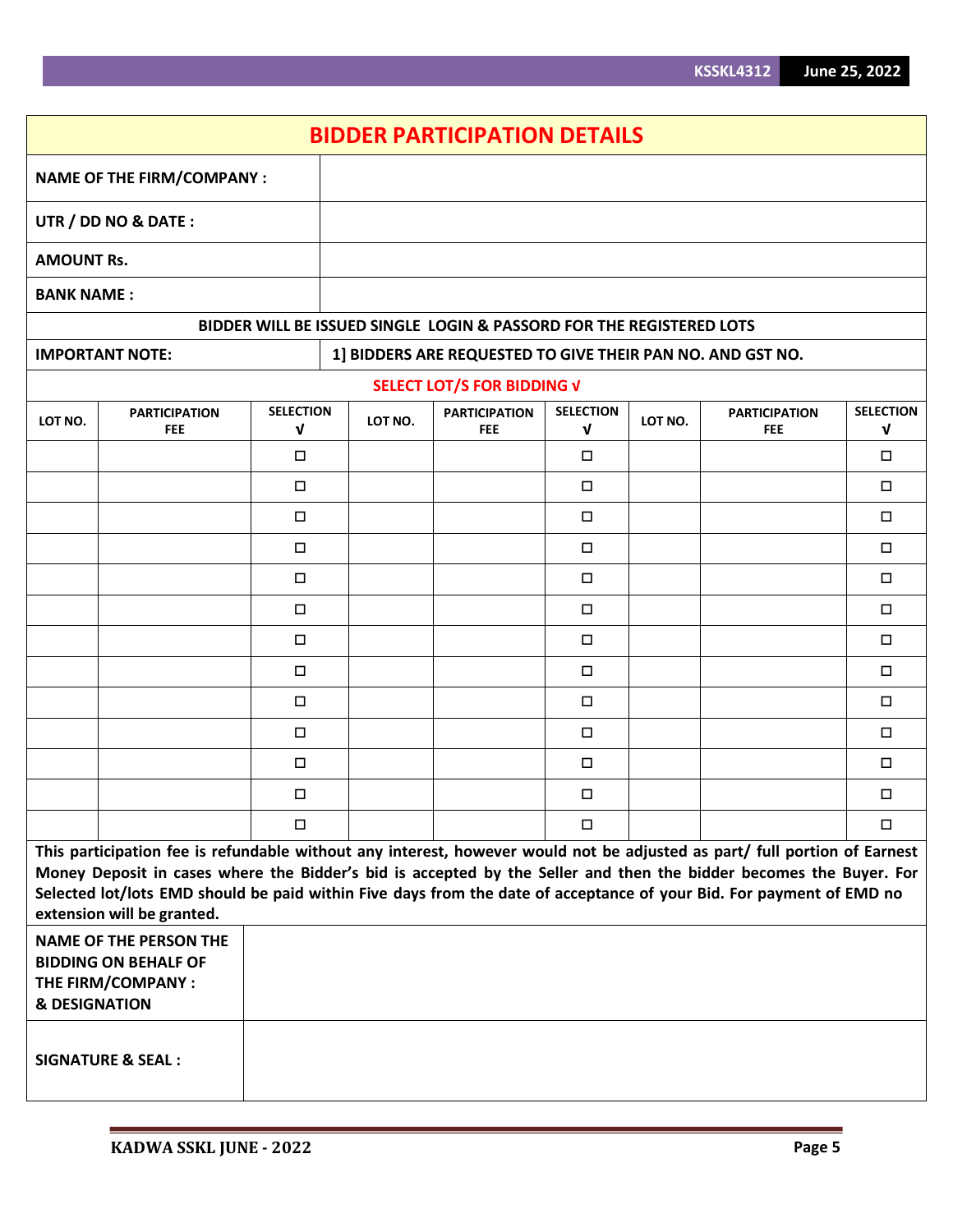## **BIDDER AGREEMENT**

## **AGREEMENT WITH BIDDER FOR THE ONLINE AUCTION NO : KSSKL4312 ON BEHALF OF KADWA SSKL** THIS IS ONLY APPLICABLE FOR THE BIDDERS WHO HAVE REGISTERED & PAID PARTICIPATION FEE FOR THE E AUCTION

## **THIS AGREEMENT IS SIGNED ON :-**

**( "EFFECTED DATE")**

**SHANKAR RAMCHANDRA AUCTIONEERS PVT LTD , (HEREIN REFERED AS SRAPL) 1st PARTY AND (HEREIN REFERED AS BIDDER) 2 nd PARTY**

| Name of Bank- |  |
|---------------|--|
| DD No-        |  |
| Date          |  |
| Amount-       |  |

The purpose of this agreement is to confirm that the bidder is authorized to bid in the online Auction being conducted by SRAPL. Pune for the material of the "SELLER"**KADWA SSKL"-**(of herein asreferred as " **KSSKL**")

|     | <b>THE FOLLOWING FOR THIS PURPOSE</b>                                                                                                                                                       |
|-----|---------------------------------------------------------------------------------------------------------------------------------------------------------------------------------------------|
| 1.  | The bidder has read & understood the Online Auction Catalogue being conducted on www.sr_auctioneers.co.in.                                                                                  |
|     | Inspection, Terms & Condition of Online Auction, details of material put to Online Auction, the basis of bidding, the                                                                       |
|     | bidding procedure, contract particulars, etc.                                                                                                                                               |
| 2.  | All the information pertaining to weight, condition, etc which has been mentioned in the "Online Auction" Catalogue By                                                                      |
|     | SRAPL, is to the best of its knowledge .The bidding basis will be ARRANGED BASIS" & on "NO COMPLAINTS" & "ON AS IS                                                                          |
|     | WHERE IS BASIS". The bidder is deemed to have inspected the material put for "ONLINE AUCTION" & satisfied himself                                                                           |
|     | about the quality, quantity & location of material put to auction.                                                                                                                          |
| 3.  | <b>PARTICIPATION FEE:</b>                                                                                                                                                                   |
|     | The Participation fee for all the lots is Rs. 6,75,000/- (Rupees only)                                                                                                                      |
| 4.  | The bidder deposit will carry no interest on it. The Participation fee should be in form of DD/Payorder drawn in favor of                                                                   |
| 5.  | KADWA SAHAKARI SAKHAR KARKHANA LTD PAYABLE AT MATEREWADI<br>The bidder agrees to accept the LOGIN ID & PASSWORD issued to him on 25/06/2022 after The start of auction The bidder           |
|     |                                                                                                                                                                                             |
| 6.  | has read &understood the bidding process on www.srauctioneers.co.in website<br>Participation / Entry fee of unsuccessful bidders will be refunded after the declaration of auction results. |
| 7.  |                                                                                                                                                                                             |
|     | All the above documents mentioned in the bidder registration form shall be submitted to SRAPL office Pune on or before<br>24/06/2022 by 5:00 P.M.                                           |
| 8.  | Documents Received after the above mentioned due date will not be accepted, & it will be the sole responsibility of the                                                                     |
|     | bidder                                                                                                                                                                                      |
| 9.  | All correspondence will be done to the office address of SRAPL ie 128 Mahatma Gandhi Road Pune-411001 & e mail                                                                              |
|     | address info@srauctioneers.co.in / admin@srauctioneers.co.in                                                                                                                                |
| 10. | On Declaring the highest bidder in the Online Auction the successful bidder will have to deposit 25% (as the case maybe) EMD within 05                                                      |
|     | days in form of DD/Pay order in favor KADWA SAHAKARI SAKHAR KARKHANA LTD PAYABLE AT MATEREWADI                                                                                              |
| 11. | The bidder aggress to accept the LOGIN ID & PASSWORD issued to him 1 hour prior to the auction. And that he has read and                                                                    |
|     | understood the bidding process on the <b>www.srauctioneers.co.in</b> platform. And that it would be his responsibility incase he dose not                                                   |
| 12. | prefer to change the password on receipt<br>The Bidder authorizes SRAPL/KSSKL to forfeit his participation fee in case the bidder fails to pay the 25% EMD for the lot which he is          |
|     | the Highest Bidder. The bidder agrees to honor his bid/bids, if the material is offered to him, for the validity period, after the declaration                                              |
|     | of the auction results. Failure to do so will entail forfeiture of the bidders participation/caution money. On winning the lot in the                                                       |
|     | auction bidder (H1) confirms that the 25% EMD will be made by bidder (H1) within 05 days in form of DD/Pay order in favor                                                                   |
|     | KADWA SAHAKARI SAKHAR KARKHANA LTD Payable at MATEREWADI                                                                                                                                    |
| 13. | Bidder agrees to compensate SRAPL/ KSSKL the loss in the transaction it may suffer in case of back out/non performance by the bidder                                                        |
|     | to the terms & condition of this agreement. The bidder also agrees that the total participation fee paid by him will stand forfeited in                                                     |
|     | case he backs out of the bid or refuses to honor his bid. The bidder confirms compliance to the procedure of balance payment to be                                                          |
|     | made to the Seller as defined in the auction catalogue.                                                                                                                                     |
| 14  | The bidder hereby confirms that the refund of the deposit should be in the name of the Company as mentioned above.                                                                          |
| 15  | The bidding amount against the login ID allocated to the bidder is captured accurately in the software system during the                                                                    |
|     | bidding process. The record of each bid is maintained by SRAPL                                                                                                                              |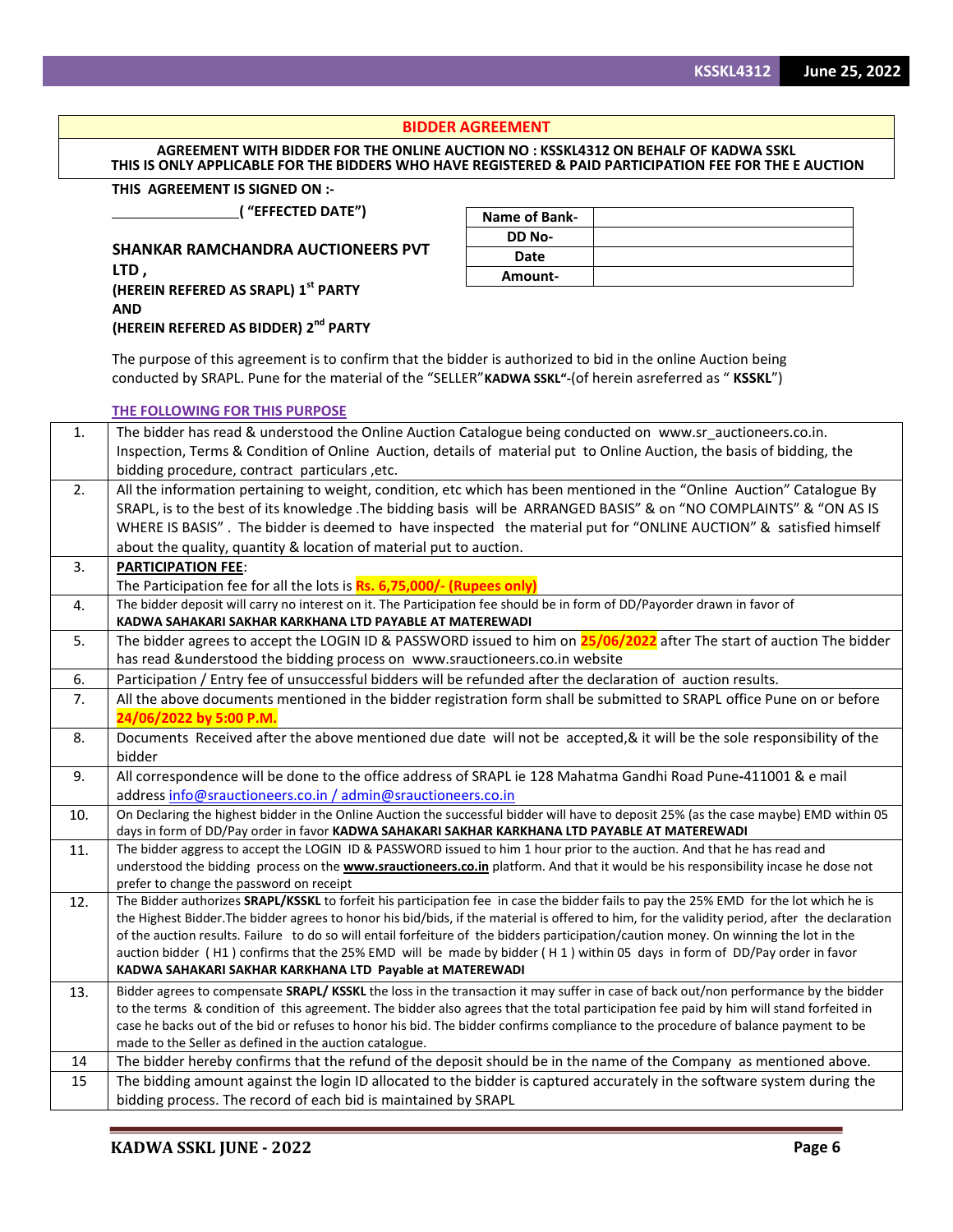| 16              | Auctioneer/ KSSKL will have right to re auction the unsold lots after the auction gets over and the bidder will have no<br>objection to the same.                                                                                                                                                                                                                                                                |
|-----------------|------------------------------------------------------------------------------------------------------------------------------------------------------------------------------------------------------------------------------------------------------------------------------------------------------------------------------------------------------------------------------------------------------------------|
| 17              | In the event of any doubts arising after the auction event, the software recorded shall be treated as final.                                                                                                                                                                                                                                                                                                     |
| 18              | The bidder is hereby legally bounded to have accepted the price as per the bid in the software record maintained by<br>SRAPL. If approached by SRAPL as the Winning bidder, the bidder shall honor the down payment procedure. Further the<br>successful bidder authorizes SRAPL to forward the participation fee as part payment of EMD to KSSKL frequired and pay<br>the balance amount of EMD if any to KSSKL |
| 19              | SRAPL shall not be responsible for any loss of bidding opportunity to the bidder on account of infrastructure, hardware,<br>Internet speed, local ISP services or power problems at the bidders end. However, SRAPL encourages the bidder to<br>immediately get in touch with the nearest market place of SRAPL and report the problem, during the bidding, to request<br>for time extension or other help.      |
| 20.             | SRAPL shall flash important messages during the auction in the bidding screen. The bidder is responsible for the seeing and<br>understanding the message. The bidder for any clarification can seek SRAPL market -maker help on the same. The auction<br>message are deemed to be a part of the catalogue.                                                                                                       |
| 21.             | SRAPL reserves the right to alter and inform the contents of the catalogue before the start of the auction. The catalogue<br>posted on www.srauctioneers.co.in during the auction period would be treated as final one. The bidder shall be<br>responsible for checking for any update as might arise prior to the start of the auction.                                                                         |
| 22.             | The bidder shall be bidding on the basis of the commercial terms and conditions as mentioned.                                                                                                                                                                                                                                                                                                                    |
| 23.             | The bidder understands the right of bidding for this auction is reserved in case of observed irregularities which can affect<br>the bidding process, the bidder will be disabled. SRAPL shall have final authority in this matter.                                                                                                                                                                               |
| 24.             | The bidder has received and accepted the terms and conditions given in the catalogue, issued upon signing this<br>agreement.                                                                                                                                                                                                                                                                                     |
| 25.             | It is mutually understood and agreed that the laws of the Union of India shall govern this agreement, without reference to<br>its conflicts of law provisions. The court of Pune shall have exclusive jurisdiction relating to any proceedings arising out of<br>this agreement.                                                                                                                                 |
| 26.             | Auctioneer reserves the right to extend the timing of e auction and can even re auction unsold lots on the same day. The<br>bidder agrees to keep himself posted on the same by being in touch with the auctioneer                                                                                                                                                                                               |
|                 | <b>AGREED TO BY, BIDDER</b>                                                                                                                                                                                                                                                                                                                                                                                      |
|                 | <b>SIGNATURE &amp; SEAL</b>                                                                                                                                                                                                                                                                                                                                                                                      |
| <b>NAME-</b>    |                                                                                                                                                                                                                                                                                                                                                                                                                  |
| <b>ADDRESS-</b> |                                                                                                                                                                                                                                                                                                                                                                                                                  |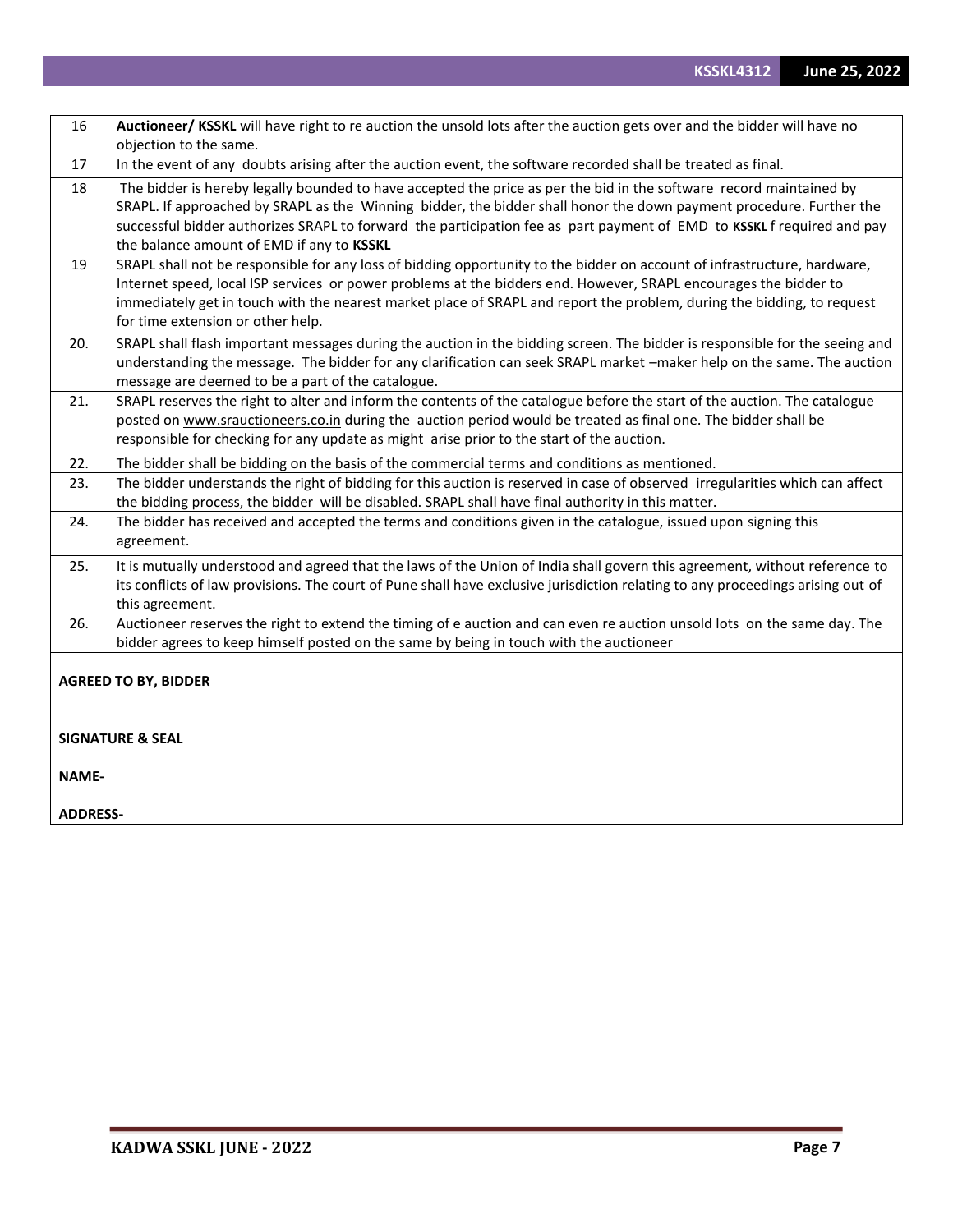|   |                                                              | <b>TERMS AND CONDITION OF SALE</b>                                                                                                                                                                                                                                                                                                                                                                                                                                                                                                                                                                                                                                                                                                                                                                                                                                                                                                                                                                                                                                                                                                                                                                                                                                                                                                                                                                                                                                                                                                                                                                                                                                                                                                                                                                                                                                                                                                                                                                                                                                                                                                                                                                                                                                                                                            |
|---|--------------------------------------------------------------|-------------------------------------------------------------------------------------------------------------------------------------------------------------------------------------------------------------------------------------------------------------------------------------------------------------------------------------------------------------------------------------------------------------------------------------------------------------------------------------------------------------------------------------------------------------------------------------------------------------------------------------------------------------------------------------------------------------------------------------------------------------------------------------------------------------------------------------------------------------------------------------------------------------------------------------------------------------------------------------------------------------------------------------------------------------------------------------------------------------------------------------------------------------------------------------------------------------------------------------------------------------------------------------------------------------------------------------------------------------------------------------------------------------------------------------------------------------------------------------------------------------------------------------------------------------------------------------------------------------------------------------------------------------------------------------------------------------------------------------------------------------------------------------------------------------------------------------------------------------------------------------------------------------------------------------------------------------------------------------------------------------------------------------------------------------------------------------------------------------------------------------------------------------------------------------------------------------------------------------------------------------------------------------------------------------------------------|
| 1 | <b>SELLER</b>                                                | KADWA SAHAKARI SAKHAR KARKHANA LTD, MATEREWADI, RAJARAMNAGAR TAL- DINDORI,<br><b>DIST - NASIK-422209</b>                                                                                                                                                                                                                                                                                                                                                                                                                                                                                                                                                                                                                                                                                                                                                                                                                                                                                                                                                                                                                                                                                                                                                                                                                                                                                                                                                                                                                                                                                                                                                                                                                                                                                                                                                                                                                                                                                                                                                                                                                                                                                                                                                                                                                      |
| 2 | <b>AUCTIONEER:</b>                                           | SHANKAR RAMCHANDRA AUCTIONEERS PVT. LTD., 128 MAHATMA GANDHI ROAD CAMP PUNE 411001                                                                                                                                                                                                                                                                                                                                                                                                                                                                                                                                                                                                                                                                                                                                                                                                                                                                                                                                                                                                                                                                                                                                                                                                                                                                                                                                                                                                                                                                                                                                                                                                                                                                                                                                                                                                                                                                                                                                                                                                                                                                                                                                                                                                                                            |
| 3 | <b>BIDDER</b>                                                | Party participating by on-line bidding exclusively & abides by Terms & Conditions in TERMS & CONDITIONS                                                                                                                                                                                                                                                                                                                                                                                                                                                                                                                                                                                                                                                                                                                                                                                                                                                                                                                                                                                                                                                                                                                                                                                                                                                                                                                                                                                                                                                                                                                                                                                                                                                                                                                                                                                                                                                                                                                                                                                                                                                                                                                                                                                                                       |
| 4 | <b>PARTICIPATION</b><br>FEE:                                 | To participate in e-Auction it is mandatory to submit Demand Draft/ Pay Order of requisite amount of any<br>Nationalized Bank drawn in favour of "KADWA SAHAKARI SAKHAR KARKHANA LTD Payable at MATEREWADI" with<br>the Auctioneer. This participation fee is refundable without any interest. However would be adjusted as part/ full<br>portion of Earnest Money Deposit in cases where the Bidder's bid is accepted by the Seller & Auctioneer and they<br>become the Purchaser. The Auctioneers would issue the receipt for participation fee & the Seller would issue the<br>receipt for balance payment made by the Purchasers. The Purchasers would essentially produce all original receipts<br>of payment made before taking delivery of lot/s allotted to him.                                                                                                                                                                                                                                                                                                                                                                                                                                                                                                                                                                                                                                                                                                                                                                                                                                                                                                                                                                                                                                                                                                                                                                                                                                                                                                                                                                                                                                                                                                                                                      |
| 5 | BID:                                                         | Rate quoted for corresponding lot of 'Auction Material' by the Bidder in Rupees for declared measuring unit.                                                                                                                                                                                                                                                                                                                                                                                                                                                                                                                                                                                                                                                                                                                                                                                                                                                                                                                                                                                                                                                                                                                                                                                                                                                                                                                                                                                                                                                                                                                                                                                                                                                                                                                                                                                                                                                                                                                                                                                                                                                                                                                                                                                                                  |
| 6 | <b>PURCHASER</b>                                             | The successful Bidder whose bid would be accepted by the Seller and the Auctioneer in writing for particular lot of 'e-<br>Auction Catalogue' becomes the Purchaser and all Terms & Conditions applicable to the Purchaser mentioned would<br>be binding on him                                                                                                                                                                                                                                                                                                                                                                                                                                                                                                                                                                                                                                                                                                                                                                                                                                                                                                                                                                                                                                                                                                                                                                                                                                                                                                                                                                                                                                                                                                                                                                                                                                                                                                                                                                                                                                                                                                                                                                                                                                                               |
| 7 | <b>STATUTORY</b><br><b>PAYMENTS</b>                          | The Purchaser would be required to pay all Taxes, Levies & Duties including TCS as applicable at the time of making<br>balance payment.<br><b>EARNEST MONEY DEPOSIT (EMD):</b><br>A) The purchaser is required to make payment of EMD as below:<br>BALANCE PAYMENT: Having made payment of Earnest Money Deposit amount, the Purchaser is required to calculate<br>balance amount to be paid to the Seller. Such amount is arrived at by deducting EMD from basic value of the lot/s<br>and applying correctly GST% & TCS% on total value. [EMD + Balance Amount + Taxes (GST, TCS, etc.) = Total Value]<br>The Purchaser is required to make balance payment by Demand Draft / Pay Order drawn in favour of " KADWA<br>SAHAKARI SAKHAR KARKHANA LTD Payable at MATEREWADI Nationalised Bank Only " within Fifteen working<br>days from the date of intimation (Excluding this day) to the KADWA SAHAKARI SAKHAR KARKHANA LTD Payable at<br>MATEREWADI towards acceptance of his bid/s for the corresponding lots. If the Purchaser fails to make balance<br>payment within stipulated/extended date, the Purchaser would be required to make payment of penalty at the rate<br>of 18% (Eighteen Percent only) per annum on the said amount for the entire period of delay.<br>B) Participation fee of the wining purchaser will be converted in to EMD for part or full Amount as the case may be.<br>C) EMD Amount payable as Explained at above points should be deposited by the purchaser within 5 (FIVE) days<br>from the date of intimation (Excluding this day) by the Auctioneers. Such Amount is to be drown in the favor of the<br>KADWA SAHAKARI SAKHAR KARKHANA LTD Payable at MATEREWADI towards acceptance of his bid/s for the<br>corresponding lots. If the Purchaser fails to make balance payment within stipulated/extended date, the Purchaser<br>would be required to make payment of penalty at the rate of 18% (Eighteen Percent only) per annum on the said<br>amount for the entire period of DELAY The Purchaser shall be responsible for any damages that may be caused to the<br>premises of the Seller in taking or removing the lot or lots bought by him. The Seller may, at its option arrange to<br>make good such damages and the Purchaser shall be liable to pay for the same on demand. |
| 8 | <b>CONDITION OF E-</b><br><b>AUCTION</b><br><b>MATERIAL:</b> | A. The lot/s will be sold "as and where they lie". The whole of the lot or lots shall be taken from the site of<br>accumulation with all faults and errors in descriptions or otherwise. Quantities, qualities, sizes measurements,<br>numbers and weight as stated in the catalogue are approximate and no warrantee or guarantee shall be implied.<br>Auction materials are sold on the assumption that Bidders have inspected the lots and know what they are buying,<br>whether they have first inspected them or not. No complaint will be entertained and no reliance must be placed on<br>any description.<br>B. The quantities indicated in e-Auction catalogue are without any guarantee and may vary. However the Seller will<br>not be responsible for any shortfall in quantity and no complaint for any damage/ losses in this regards will be<br>entertained from the Bidders. Whenever any claim for the payment of sum of money arises out of or under this e-<br>Auction sale against the buyer, the Seller shall without prejudice to any In the event of the Auctioneer or the<br>Supervising Authority of the Seller being of opinion that Bidders are forming ring/ cartel and fair prices are not being<br>realized for goods offered in Auction, the auctioneer may stop the sale with the consent of the Auction Committee.<br>The Seller reserves the right of withdrawing from the sale any lot or lots advertised in the catalogues prior to the<br>acceptance of any bid for such lot/ lots at an e-Auction without assigning any reasons.                                                                                                                                                                                                                                                                                                                                                                                                                                                                                                                                                                                                                                                                                                                                                        |
| 9 | <b>OTHER</b><br><b>CONDITIONS:</b>                           | In special cases when the supervising authority of the Seller proposes to Auction any particular item or items of<br>Auction material by weight or number and not on lot basis, it will be displayed on the screen. The bids in such cases<br>shall be calculated on the actual weight or numbers delivered. This however does not apply to sale in lots as stated in<br>para (a) above. The quantities mentioned in the sale catalogues are only tentative and may vary & no claim will be<br>entertained in this respect.                                                                                                                                                                                                                                                                                                                                                                                                                                                                                                                                                                                                                                                                                                                                                                                                                                                                                                                                                                                                                                                                                                                                                                                                                                                                                                                                                                                                                                                                                                                                                                                                                                                                                                                                                                                                   |